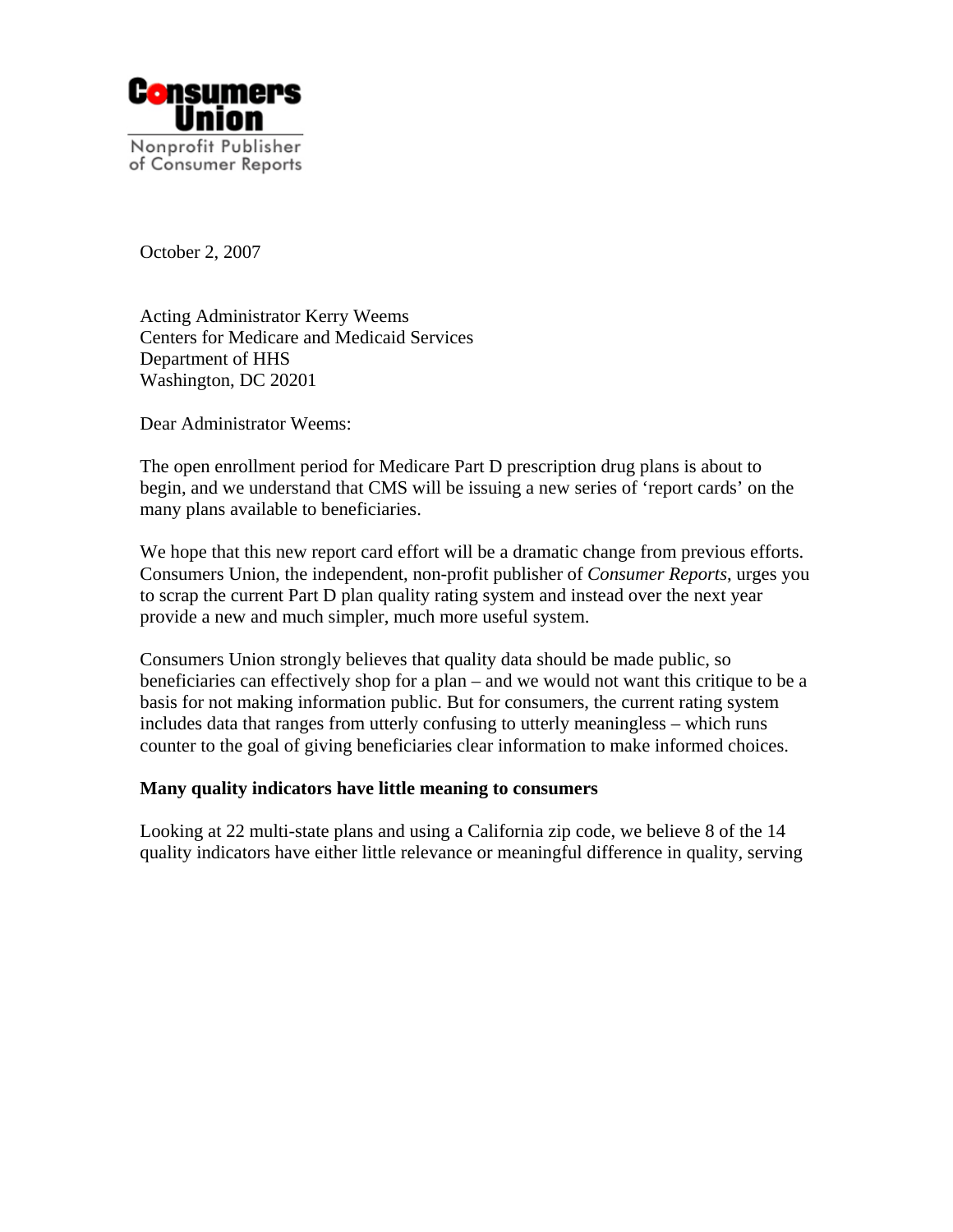to merely confuse the consumer with useless information when it comes to selecting a plan. $^1$  $^1$ 

#### For example:

1

On the Performance Measure that rates plans on keeping their drug information up-to-date on the Internet, every Plan scores between 95.3 percent and 100 percent (10 of the 22 plans score 100%) . Ensuring current data is very important for consumers, and should be a fundamental requirement for participation in the program. Plans that fail to keep the data updated should be dropped. But with this narrow 4.7 percent quality range, the rating is not very meaningful for consumers and just becomes clutter on the CMS website.

On the Performance Measure, "Percent of Plan Enrollment Records Matching CMS' Record for Beneficiaries Who Qualify for Low Income Subsidy," the reported quality range is quite narrow (99.9% to a low of 85.3%). But more important, since most LIS individuals are automatically assigned, most consumers who use the Website to shop for a plan wouldn't find this data useful, because it doesn't apply to them. Please hear us correctly: this quality indicator is very important for the most vulnerable patients, and CMS should issue a regulation that a plan will not be eligible to automatically receive LIS enrollees unless it has 99 percent record accuracy. But this measure is not relevant to most consumers using the Website and just adds clutter and confusion.

The Appeals and Grievances measures<sup>[2](#page-1-1)</sup> are all very important, but because of the public's confusion about the precise details of these four Performance Measures, and the way the very small percentages are displayed (for example, on 'other complaints,' the quality ranges from 0% to 0.22% for the 22 multi-state plans), it is hopelessly confusing. We urge you to keep collecting this data and making it public in reports for analysts. But for purposes of helping consumers as they pick a Plan, we urge you to consolidate the appeals and grievances data into a single

<span id="page-1-0"></span> $<sup>1</sup>$  As best we can determine from reviewing all 50 states, there are basically 22 companies that offer a</sup> variety of plans in most of the states. We understand CMS considers there to be 17 national companies, but our review of the states shows about 22 companies that can be compared across many states. Our review includes all the 17 listed by CMS as national plans, plus 5 others. Each of these multi-state companies appears to have a single set of national quality ratings, according to the Medicare.gov Prescription Drug Plans 'compare' website. In other words and as an example, Humana offers several different plans in each state, but on the CMS website, it has a single set of 14 different categories of quality ratings—there is no display of any quality difference between a Humana plan in California and a Humana plan in Maine. The website link is:

http://www.medicare.gov/MPDPF/Public/Include/DataSection/Questions/MPDPFIntro.asp?version=default &browser=IE%7C6%7CWinXP&language=English&defaultstatus=0&pagelist=Home&ViewType=Public &PDPYear=2007&MAPDYear=2007&MPDPF%5FMPPF%5FIntegrate=N

<span id="page-1-1"></span> $2^2$  The four measures are "Benefits/Access Complaints Rate per 1000 Enrollees; Enrollment/Disenrollment Complaints per 1000 Enrollees; Pricing and Coinsurance Complaints Rate per 1000 Enrollees; Other Complaints Rate per 1000 Enrollees".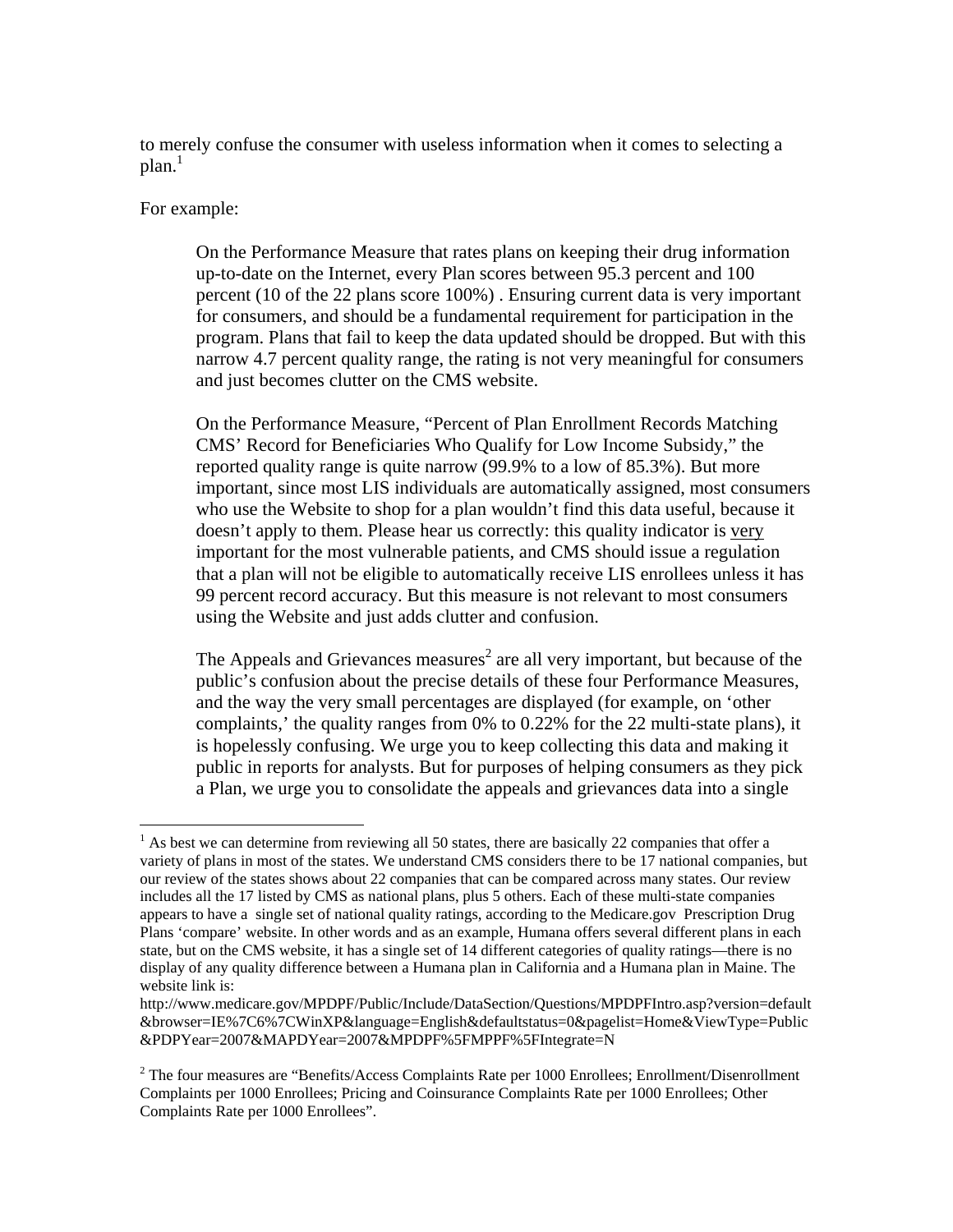grade, and tell consumers whether a plan is in the best 5 or the worst 5 in terms of total complaints (see below).

Three other quality Performance Measures<sup>[3](#page-2-0)</sup> relate to how well the plan works for the pharmacist trying to fill a beneficiary's prescription. These also are very important measures, but we believe most consumers are puzzled about the personal relevance of their inclusion, and just assume that of course 'complete enrollment records are available to the pharmacist.' If a plan cannot serve the pharmacist community, its contract should not be renewed, but the inclusion of these three quality indicators just adds to the clutter of the website for the average beneficiary. These three indicators should be pulled out and provided to the various national pharmacy trade organizations for use in helping their members decide which plans to participate in and which plans to avoid.

## **CMS's system of grading (three, two, and one stars) tells consumers almost nothing**

Basically the system makes all plans look good and therefore tells the consumers nothing. As we have said before<sup>4</sup>, CMS needs to stop treating all plans like they are from Garrison Keillor's Lake Woebegon: "all above average." There are poorer quality plans, and it should be made easy for consumers to identify them and avoid them.

For example, in Colorado all the 22 multi-state plans received the maximum 3 stars for the time it took plans to answer the telephone. Yet the hard data behind the 3 stars shows a range of 5 seconds to 222 seconds. Why not give 3 stars to the third of plans with the fastest answer time, and one (or none) to the bottom third? Alternatively, list the 5 best and the 5 worst plans? In addition, on this Performance Measure, a recent report by the HHS Inspector General (see below) shows that by more than 2 to 1, beneficiaries value accuracy over speed. It is important to build an accuracy index into this Performance Measure. There is no glory in rapid wrong answers.

The criteria for determining who gets three, two, or one stars seems to be far too lax. For example, in Colorado, for the measure 'Enrollment / Disenrollment Complaints Rate per 10,000 Enrollees', only one plan falls in the one star category at 2.44, two plans fall in the two star category ranging from 0.83 to 0.65, and twenty plans fall into the three star category which ranges from 0.6 to 0.04 (and for one [p](#page-2-2)lan there was insufficient data). If 20 of  $24<sup>5</sup>$  plans fall under 0.6, why not set the bar for getting three stars at a higher level?

### **Questions about accuracy of the reported data**

<u>.</u>

<span id="page-2-0"></span><sup>&</sup>lt;sup>3</sup> "Pharmacist Support Wait Time," "Pharmacist Support Percent of Dropped Calls," and "Percent of Members with Complete Enrollment Records Available to Pharmacists."

<span id="page-2-1"></span><sup>&</sup>lt;sup>4</sup>CU letter of December 4, 2006 to CMS.

<span id="page-2-2"></span> $<sup>5</sup>$  The 22 multi-state or national plans, plus 2 local Colorado plans.</sup>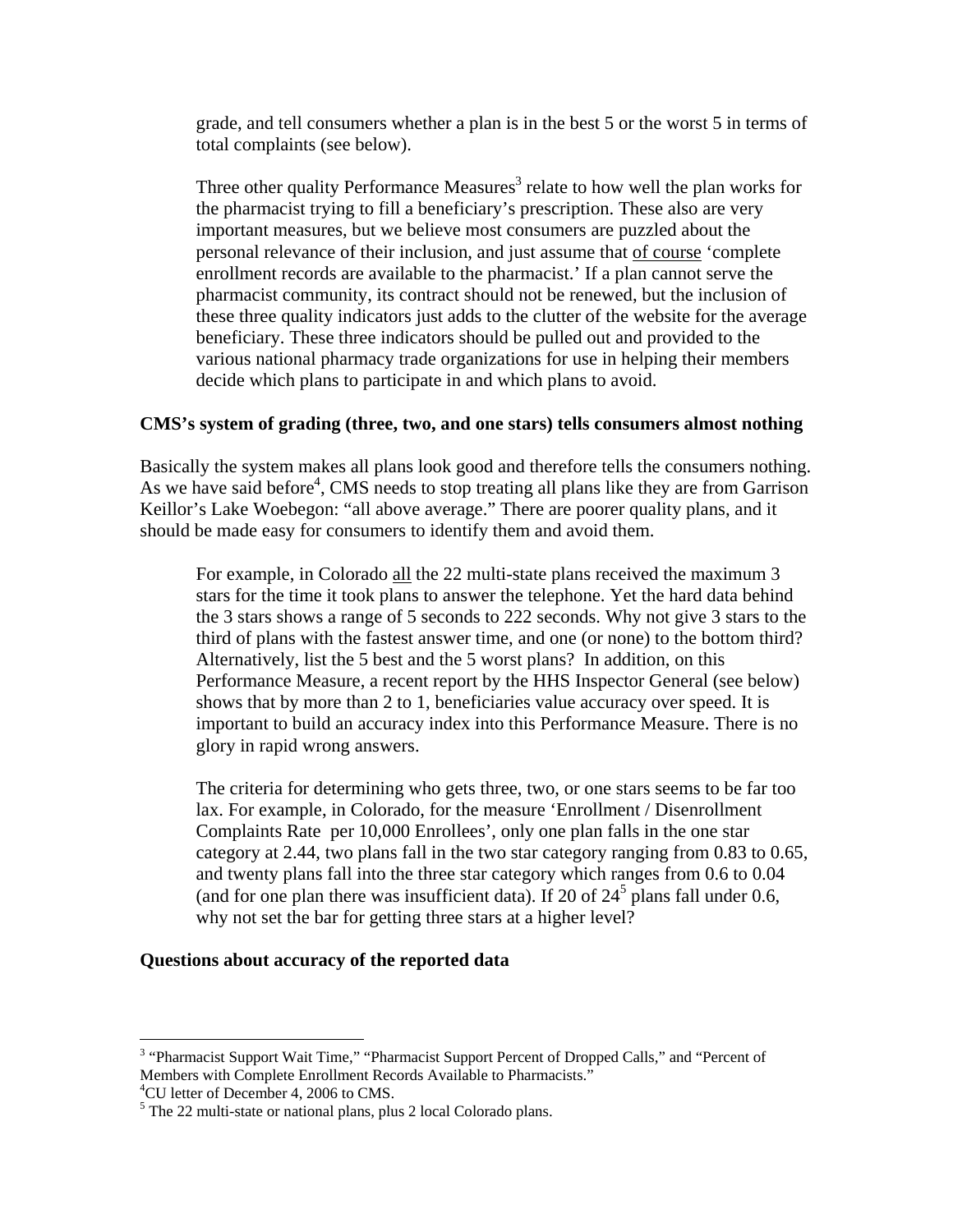It appears that data has been posted that is nearly impossible, and we question whether it has been adequately verified.

For example, among the 22 multi-state plans in California, NMHC Group Solutions (S8841) company had the worst (highest) rating in the two categories of "Benefits/Access and Enrollment/Disenrollment Complaints Rate per 1000 Enrollees" and was below average quality in "Pricing and Coinsurance Complaints per 1000 Enrollees." Yet in the category, "Other Complaint Rate per 1000 Enrollees," it had zero (0%) complaints. It seems likely that this is simply an accounting or bookkeeping issue: the first three complaint categories are probably too high, and 'Other' is too low. This type of information makes consumers skeptical about the value of the website.

On the speed of answering calls Performance Measure, we believe that even more fundamental than speed is the question of accuracy. In the just-released, very critical and disappointing HHS Inspector General report on CMS's internal call centers<sup>6</sup>, it was noted that 61 percent of consumers rate the accuracy of the answer as the most important issue, compared to 24 percent who rated speed of response as the highest priority. It would be nice to have both—but the current Part D Plan Performance Measure gives no hint of whether or not the Plans are giving accurate responses. We urge you to start a system of test calls to the Plans and developing a combination accuracy/speed of answer index for use in next year's (2008-2009) open enrollment season.

For all these reasons, we urge you to redo the entire quality effort to make it useful for Medicare consumers and taxpayers. We recommend a system below, that would be available with a single click on the computer screen, and which should appear before any final on-line enrollment action and on any written enrollment application just prior to the signature line.

Obviously, before making a major change like this, we urge you to convene a panel of consumer, education, language and literacy experts to advise on a simple, understandable, usable model. The following is a discussion idea for a sample form. We know this is not a 'perfect' form—but the current process needs a major revision.

# **Model Consumer Disclosure Form**

1. Did the Plan drop any drugs from its formulary during the previous plan year<sup>[7](#page-3-1)</sup>? Yes/No\_\_\_

 $\overline{a}$ <sup>6</sup> HHS OIG, September 2007, OEI-07-06-00530, "1-800-Medicare: Caller Satisfaction and Experiences."<br><sup>7</sup> CMS would of gourse adjust this data to reflect any drugs pulled for EDA sefety reasons or production

<span id="page-3-1"></span><span id="page-3-0"></span>CMS would of course adjust this data to reflect any drugs pulled for FDA safety reasons or production disruption reasons beyond the control of the company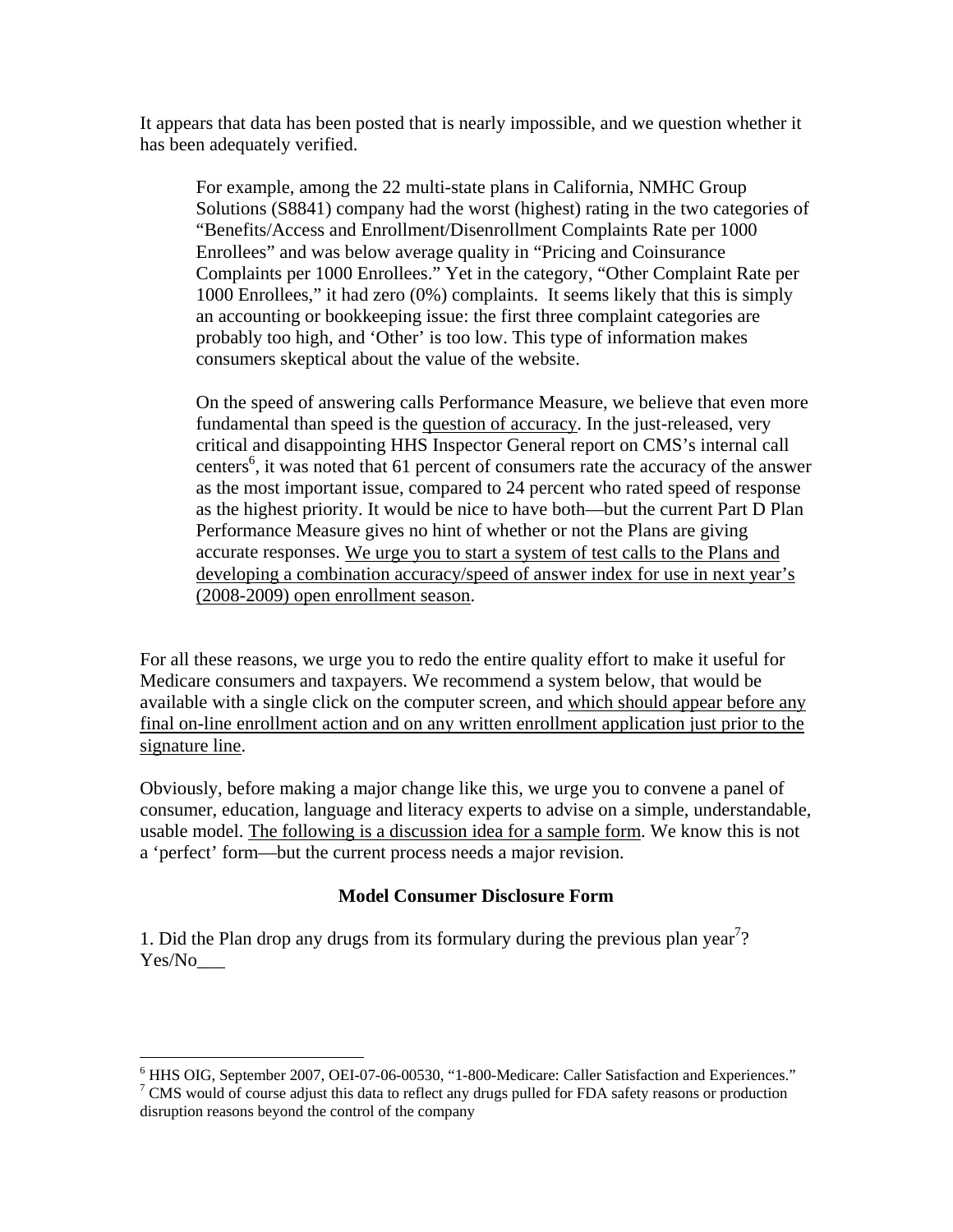2. Where a brand drug and a generic drug are available, the percent of time that the generic is dispensed (the higher the number the lower the cost to you and fellow taxpayers) \_\_\_\_\_% Is the Plan in the top 5 generic users? \_\_Yes/No

3. What is the percent of drugs on the Plan formulary that increased in price during the previous year? \_\_\_\_\_\_\_% Is the Plan in the top 5 of all Plans for drug price stability? Yes/No

4. What was the largest price increase of any drug on the formulary in percent and dollar terms?  $\_\_\_\%$ 

5. Is the plan among the top five plans in speed and accuracy of answering (and not disconnecting) telephone inquiries? Yes\_\_\_ Is it among the worse 5? Yes\_\_\_

6. What are the total complaints per 1000 enrollees? \_\_\_\_\_\_ Is it among the best five? Yes Worst five?

7. When a plan denies a complaint or access to a specific drug, and the patient appeals the decision, what percent of the time do independent experts at the appeal body agree with the plan (a high number is better because it shows that the plan probably was justified in the initial denial)? **Denote Plan among the five best?** Yes/No

8. For a package of 20 safe and effective drugs for common conditions, is this plan among the top five plans in terms of lowest expected annual cost? Yes/No.

### **Discussion**

First, it is essential to make the quality website less confusing and more useable. As the *Chicago Tribune* reported on September 25, 2007, ninety million people in the US struggle with health literacy according to the American Medical Association, and a new study at the Northwestern University School of Medicine indicates that a quarter of seniors have trouble interpreting the most basic of drug bottle labels. Obviously, the current complex web-based quality rating system of Part D plans is useless to many in this population.

Question number 2 is important because according to CMS data, at the end of the second quarter of 2006, PDP plan generic dispensing rates varied between a low of 43.5 percent and a high of 68.2 percent The difference between low and high generic use plans easily costs beneficiaries and taxpayers millions, perhaps billions, of dollars a year.

Question number 3 and 4 are important because, while Medicare beneficiaries sign up with a Plan for a year after presumably shopping for the best drug prices, the Plan can increase (or decrease) what it charges for that drug anytime it wants, thus increasing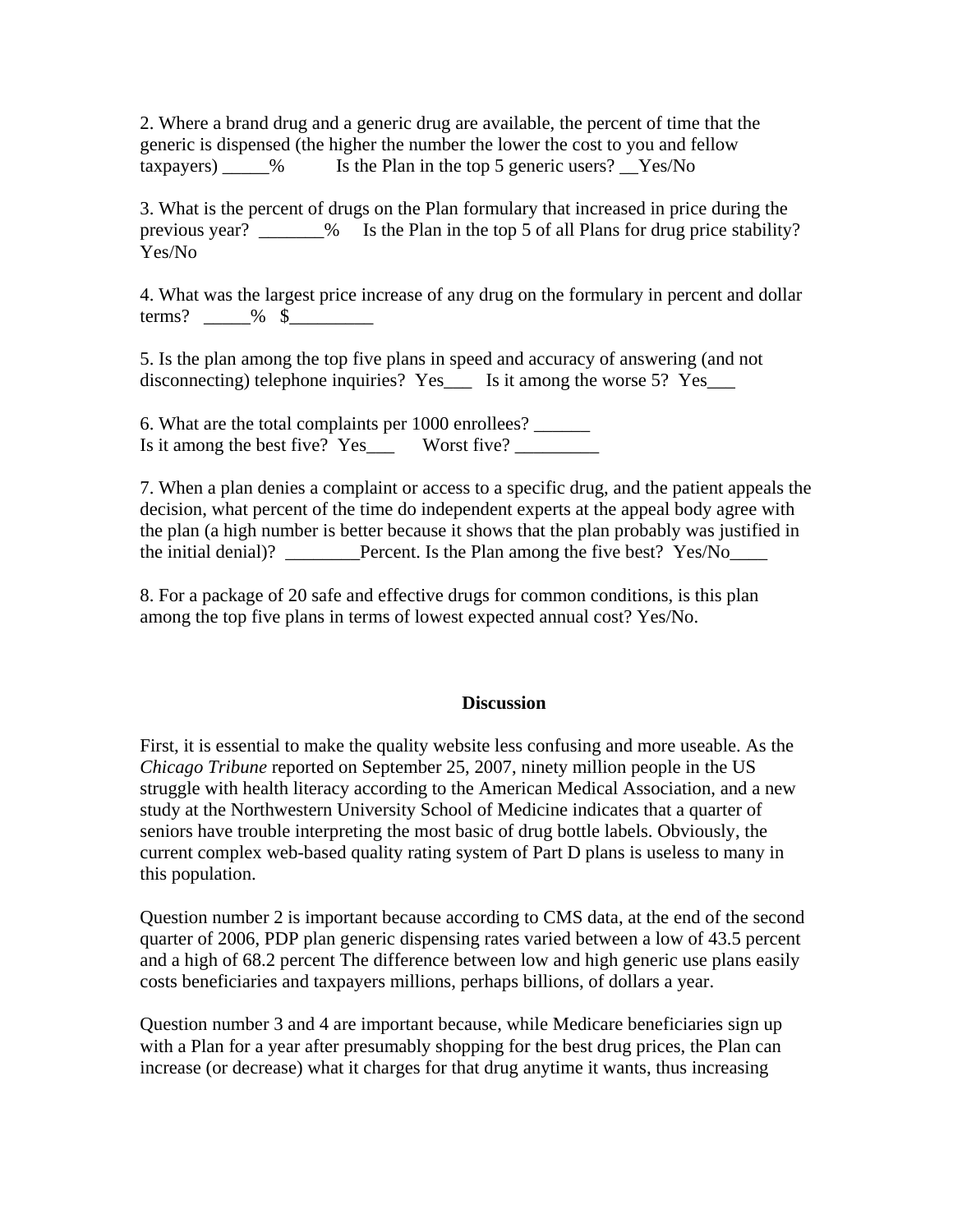copays and/or speeding the day that the beneficiary falls into the 'donut hole' where they pay totally out of pocket.

In some cases, plans seem to be practicing bait and switch. For example, in September 2007, Consumers Union found that in New York, Rx 1 drug plan went from being the third lowest-cost on our five sampled drugs in February 2007, to being the  $14<sup>th</sup>$  in September. In Texas, Blue Medicare Rx Standard went from first (lowest cost) to eighth . In the latest period tracked – from February to September 2007 – CU found that 95 percent of the plans offered in the five large states we have been monitoring raised their drug costs. A quarter of all plans raised prices by 5 percent or more during that time. The average state increase during the seven-month period was \$140. Only 15 of the 289 plans in the sampled areas lowered their prices. The worst increase was in Blue Medicare Rx-Standard in Illinois, which according to CMS's webside, increased its costs for the five monitored drugs by 28 percent, or \$679, during that time.

Consumers have a great interest in knowing whether the plan they are joining is price stable, or whether it dramatically increases prices on a range of drugs.

Question number 5 is a simple key service question: can the company answer its phones quickly, without 'dropping' people, and give accurate responses. Currently these two quality markers are separate items on the Medicare website. We urge that they be combined into a single telephone service index. Most companies are very good about not dropping calls, but according to the CMS website, one multi-state plan, Envision Rx (S7694), dropped a phenomenal 23 percent of calls. This kind of egregious lack of service should be incorporated into a phone index. For example, one could say that for every 5 percent of calls dropped, a minute is added to the average telephone response wait-time figure.

Question number 6 is very important. The current website lists five different complaint and appeal Performance Measures. The low level of complaints speaks to the difficulty beneficiaries have in understanding and using the Part D appeals and grievance system. It appears the level of appeals is about one-fifth the Part C managed care appeals rate. We believe this does not mean Part D plans are providing better quality; we believe that it means seniors and people with disability are having a very difficult time using the system. The low level of recorded complaints means that differences among the plans seem insignificant. Therefore we urge that all these numbers be cumulated. In addition, the important performance measure "Rate per 10,000 Enrollees in which a Plan Did Not Make a Timely Appeals Decision," should be converted into a number that can be included in the cumulated complaint number. In California, most multi-state plans have very low "not timely" appeals numbers; but several were around 7, Health Spring Prescription Drug Plan was an outlier with an unacceptable 100.9/10,000, and a large regional plan, Blue Shield of California, was late 19.1/10,000. We would suggest that each 1/10,000 late appeals result in an increase in complaint numbers of, for example, 0.50.